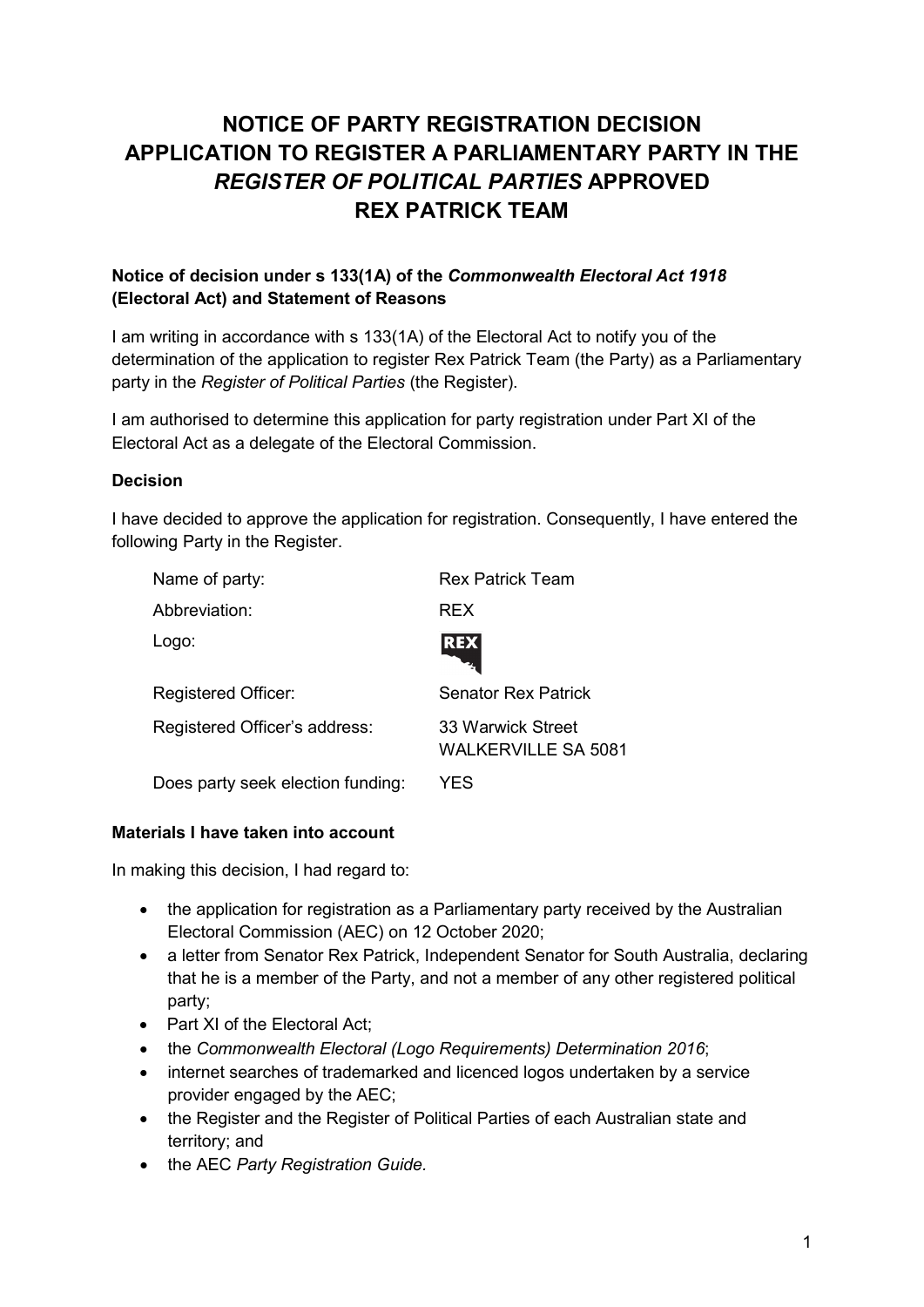# **Findings of Fact**

On the material before me, I make the following findings:

## Parliamentary party

As part of the application, the AEC received a letter from Senator Rex Patrick declaring that he is a member of the Party, and not a member of any other registered political party. I was satisfied that the Party has at least one member who is a member of the Parliament of the Commonwealth, and accordingly, the Party satisfies the requirements of s 123(1) of the Electoral Act.

## Party constitution

A copy of the constitution of the Party accompanied the application as required by s 126(2)(f) of the Electoral Act. The constitution provided in the application for registration:

- is in writing; and
- sets out the aims of the Party, at least one of which being promoting the election of its candidates to the Senate and/or House of Representatives.

Accordingly, I am satisfied that the Party's constitution meets the requirements of having a written constitution set out in the definition of *eligible political party* at s 123(1) of the Electoral Act, and in accordance with the definition of *political party* at s 4 of the Electoral Act.

## Party name and abbreviation

The Party name, Rex Patrick Team, and the abbreviation of the Party name, REX:

- do not comprise more than 6 words;
- are not obscene:
- are not the name, or an abbreviation or acronym of the name of another political party (not being a political party that is related to the Party) that is a recognised political party;
- do not so nearly resemble the name, abbreviation or acronym of the name of another political party (not being a political party that is related to the Party) that is a recognised political party that it is likely to be confused with or mistaken for that name or that abbreviation or acronym;
- are not one that a reasonable person would think suggests a connection or relationship exists between the Party and a registered party;
- do not comprise the words "Independent Party";
- do not contain the word "Independent" and the:
	- o name, or abbreviation or acronym of the name of a recognised political party; or
	- $\circ$  matter that so nearly resembles the name or an abbreviation or acronym of a recognised political party that the matter is likely to be confused with or mistaken for that name or that abbreviation or acronym.

Accordingly, I am satisfied on the materials before me that there is no basis to refuse the application for registration from the Party under s 129 of the Electoral Act.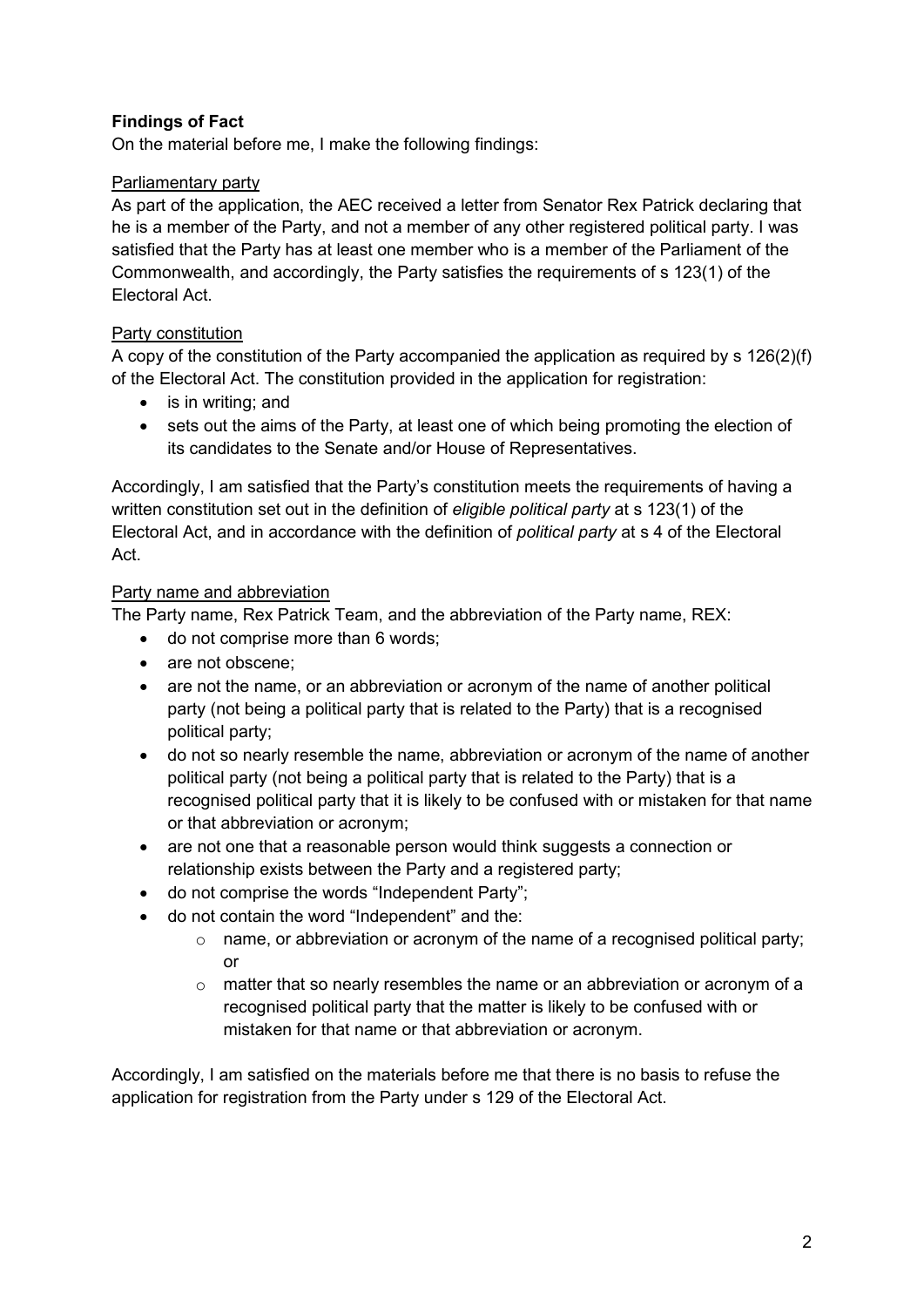## Party logo

The logo set out in the application for registration:

- is not obscene:
- is not the logo of any other person;
- does not so nearly resemble the logo of any other person that it is likely to be confused with or mistaken for that logo;
- is not one that a reasonable person would think suggests that a connection or relationship exists between the applicant and a registered political party if that connection or relationship does not in fact exist;
- does not comprise the words "Independent Party";
- does not contain the word "Independent" and the:
	- $\circ$  name, or abbreviation or acronym of the name of a recognised political party; or
	- o matter that so nearly resembles the name or an abbreviation or acronym of a recognised political party that the matter is likely to be confused with or mistaken for that name or that abbreviation or acronym;
- is in black and white:
- is in a vector graphic in electronic format:
- is 100% black in a CMYK colour space;
- is contained within a frame of 10 mm by 10 mm;
- is able to be reproduced correctly within a frame of 7 mm by 7 mm;
- does not include live text, transparency or overprinting and custom halftone, transfer curve or colour profile settings; and
- is in a PDF file, of less than 5 megabytes, that complies with International Standard ISO 32000-1:2008 as in force at the time this instrument commences.

Accordingly, on the basis of the materials before me, I am satisfied that the proposed logo submitted with the Party's application meets the requirements of s 126(2AA) and s 129A of the Electoral Act and the specifications described in *Commonwealth Electoral (Logo Requirements) Determination 2016*.

## Legislative framework – written particulars

Subsection 132(7) of the Electoral Act provides that the Electoral Commission shall not register a political party unless it has considered any particulars submitted objecting to a party's registration, and any reply to particulars that may have been submitted. Section 132 of the Electoral Act also outlines the requirements for submitting and processing objections to an application.

Paragraph 132(2)(b) of the Electoral Act provides that a person can only submit written particulars objecting to an application (or a logo in the case of point (iv)) on the following grounds:

- (i) the application does not relate to an eligible political party; or
- (ii) the application is not in accordance with s 126 of the Electoral Act; or
- (iii) the application should be refused under s 129 of the Electoral Act; or
- (iv) the Electoral Commission should refuse to enter a logo of the Party in the Register under s 129A of the Electoral Act.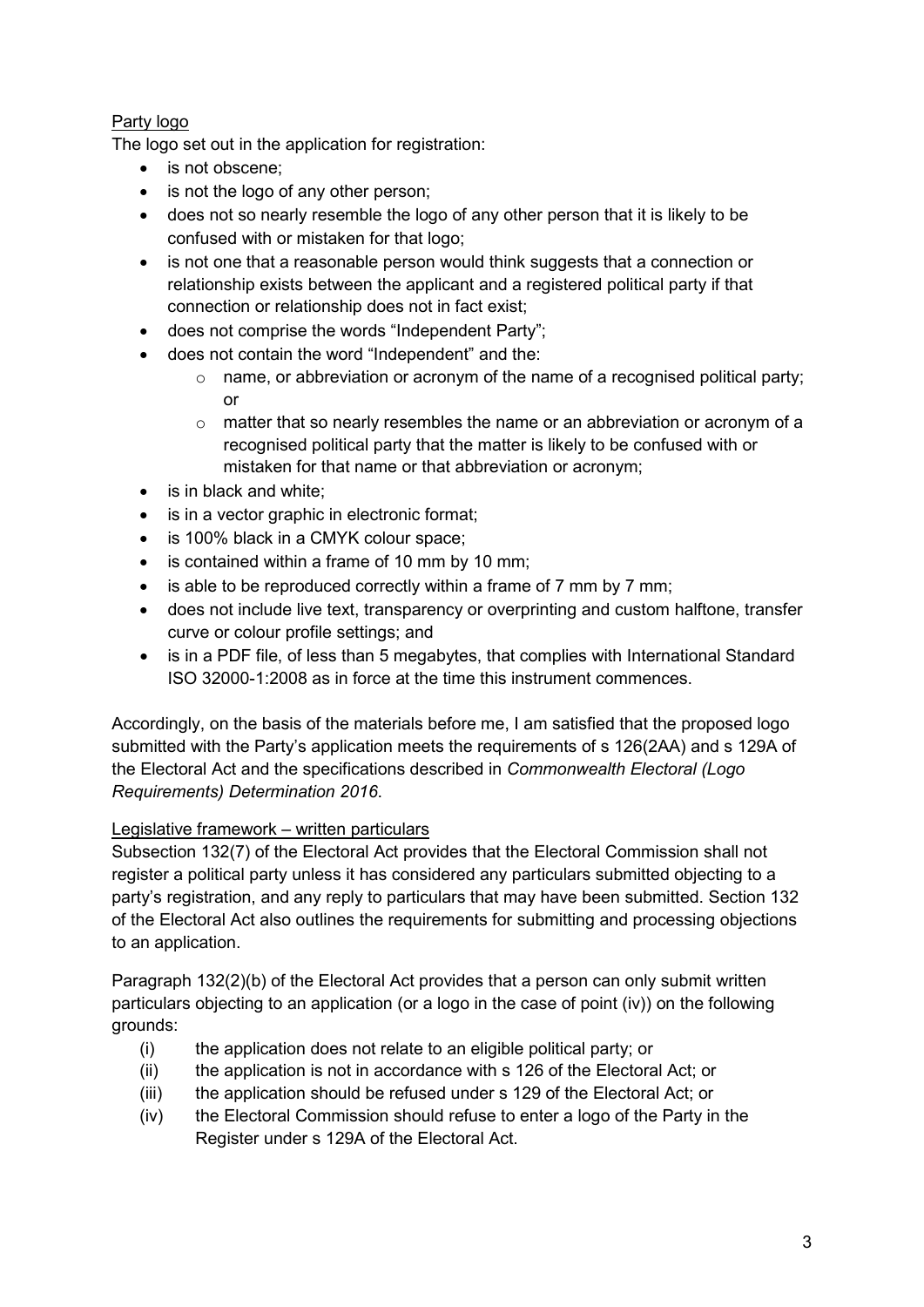On 23 October 2020, the application was advertised in 10 major newspapers circulating in each State and Territory of Australia and published on the AEC website. The advertised closing date for objections was 23 November 2020. The application was suspended from 26 October 2020 to 2 December 2020 under s 127 of the Electoral Act as a result of the Groom by-election. The objection period was extended accordingly to 31 December 2020. The AEC received written particulars from one person objecting to the Party's application. I determined that the written particulars submitted failed to meet the requirement of containing a valid ground of objection set out in s 132(2)(b) of the Electoral Act.

## Other procedural application requirements

I am satisfied that the application for party registration meets the requirements of ss 126(2)(a), 126(2)(b), 126(2)(ba), 126(2)(c), 126(2)(d), 126(2)(e), 126(2)(f) and 126(2)(g) of the Electoral Act. The application for registration as a political party:

- was in writing, signed by the applicant  $(s 126(2))$ ;
- set out the name of the party  $(s 126(2)(a))$ ;
- set out an abbreviation  $(s 126(2)(b))$ ;
- set out a logo (s  $126(2)(ba)$ );
- set out the name and address of the person who is to be the Registered Officer of the Party for the purposes of the Electoral Act (s 126(2)(c));
- advised that the Party wishes to receive moneys under Division 3 of Part XX of the Electoral Act (s 126(2)(d));
- set out the names and addresses of the applicant, or applicants, and particulars of the capacity in which each applicant makes the application (s126(2)(e));
- was accompanied by a copy of the constitution of the party (s  $126(2)(f)$ ); and
- was accompanied by a fee of  $$500$  (s  $126(2)(q)$ ).

For the reasons outlined above, I approve the application from Rex Patrick Team for registration as a Parliamentary party in the Register, as a delegate for the purposes of Part XI of the Electoral Act.

## **Your review rights**

Under s 141(2) of the Electoral Act, a person (including an organisation) affected by the decision who is dissatisfied with the decision, may make a written application to the Electoral Commission for internal review of this decision within 28 days after the day on which the decision first comes to the notice of that person. There is no fee payable for requesting an internal review.

Requests for review of this decision should be addressed to Mr Tom Rogers, Australian Electoral Commissioner, and emailed to commission.secretariat@aec.gov.au or posted to Locked Bag 4007, Canberra City ACT 2601.

#### How do I request an internal review?

In accordance with ss 141(2) and 141(3) of the Electoral Act, an application for review must:

- be in writing;
- specify the name of the applicant; and
- set out the reasons for making the application.